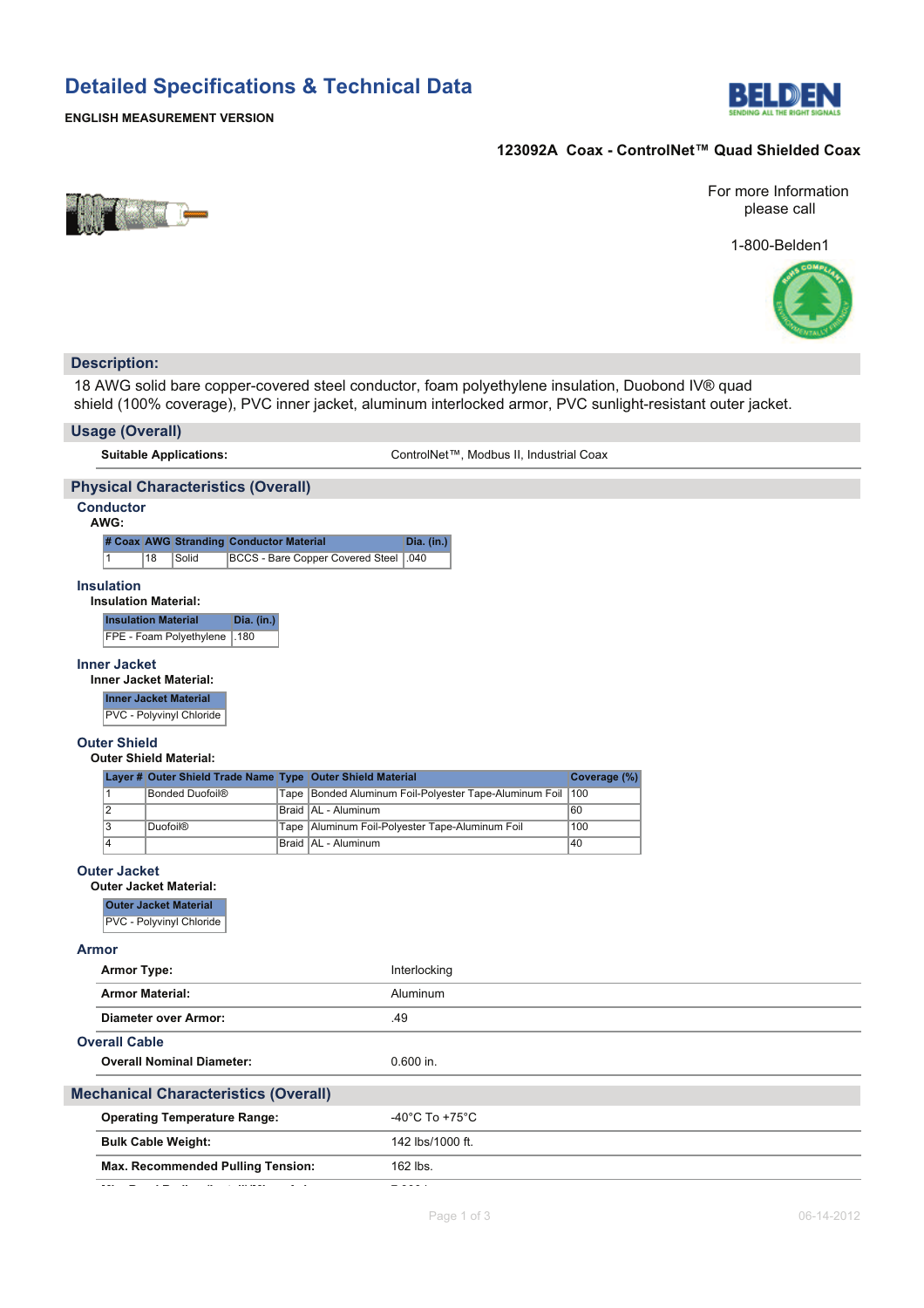# **Detailed Specifications & Technical Data**



## **ENGLISH MEASUREMENT VERSION**

# 123092A Coax - ControlNet™ Quad Shielded Coax

|                                            | Min. Bend Radius (Install)/Minor Axis:                           | 7.300 in.          |  |  |  |  |
|--------------------------------------------|------------------------------------------------------------------|--------------------|--|--|--|--|
|                                            | <b>Applicable Specifications and Agency Compliance (Overall)</b> |                    |  |  |  |  |
|                                            | <b>Applicable Standards &amp; Environmental Programs</b>         |                    |  |  |  |  |
|                                            | NEC/(UL) Specification:                                          | <b>CM</b>          |  |  |  |  |
|                                            | <b>CEC/C(UL) Specification:</b>                                  | CMG, HL            |  |  |  |  |
|                                            | EU Directive 2000/53/EC (ELV):                                   | Yes                |  |  |  |  |
|                                            | EU Directive 2002/95/EC (RoHS):                                  | Yes                |  |  |  |  |
|                                            | EU RoHS Compliance Date (mm/dd/yyyy):                            | 10/01/2005         |  |  |  |  |
|                                            | EU Directive 2002/96/EC (WEEE):                                  | Yes                |  |  |  |  |
|                                            | EU Directive 2003/11/EC (BFR):                                   | Yes                |  |  |  |  |
|                                            | CA Prop 65 (CJ for Wire & Cable):                                | Yes                |  |  |  |  |
|                                            | MII Order #39 (China RoHS):                                      | Yes                |  |  |  |  |
|                                            | <b>RG Type:</b>                                                  | 6/U                |  |  |  |  |
|                                            | <b>Flame Test</b>                                                |                    |  |  |  |  |
|                                            | <b>UL Flame Test:</b>                                            | UL1685 FT4 Loading |  |  |  |  |
|                                            | <b>CSA Flame Test:</b>                                           | FT4                |  |  |  |  |
|                                            | <b>Suitability</b>                                               |                    |  |  |  |  |
|                                            | Suitability - Indoor:                                            | Yes                |  |  |  |  |
|                                            | Suitability - Outdoor:                                           | Yes                |  |  |  |  |
|                                            | <b>Plenum/Non-Plenum</b>                                         |                    |  |  |  |  |
|                                            | Plenum (Y/N):<br>No                                              |                    |  |  |  |  |
|                                            | <b>Electrical Characteristics (Overall)</b>                      |                    |  |  |  |  |
|                                            | Nom. Characteristic Impedance:                                   |                    |  |  |  |  |
|                                            | Impedance (Ohm)<br>75                                            |                    |  |  |  |  |
|                                            | Nom. Inductance:                                                 |                    |  |  |  |  |
|                                            | Inductance (µH/ft)                                               |                    |  |  |  |  |
|                                            | .097                                                             |                    |  |  |  |  |
|                                            | Nom. Capacitance Conductor to Shield:                            |                    |  |  |  |  |
|                                            | <b>Capacitance (pF/ft)</b><br>16.2                               |                    |  |  |  |  |
|                                            | <b>Nominal Velocity of Propagation:</b>                          |                    |  |  |  |  |
| <b>VP</b> (%)                              |                                                                  |                    |  |  |  |  |
| 82                                         |                                                                  |                    |  |  |  |  |
| <b>Nominal Delay:</b><br>Delay (ns/ft)     |                                                                  |                    |  |  |  |  |
| 1.28                                       |                                                                  |                    |  |  |  |  |
| Nom. Conductor DC Resistance:              |                                                                  |                    |  |  |  |  |
| DCR @ 20°C (Ohm/1000 ft)<br>28.0           |                                                                  |                    |  |  |  |  |
| <b>Nominal Outer Shield DC Resistance:</b> |                                                                  |                    |  |  |  |  |
| DCR @ 20°C (Ohm/1000 ft)                   |                                                                  |                    |  |  |  |  |
|                                            | 3.6                                                              |                    |  |  |  |  |
|                                            | Nom. Attenuation:                                                |                    |  |  |  |  |
|                                            | Freq. (MHz) Attenuation (dB/100 ft.)                             |                    |  |  |  |  |
| $\vert$ 1<br>$\overline{2}$                | .35<br>.38                                                       |                    |  |  |  |  |
| $\overline{5}$                             | .45                                                              |                    |  |  |  |  |